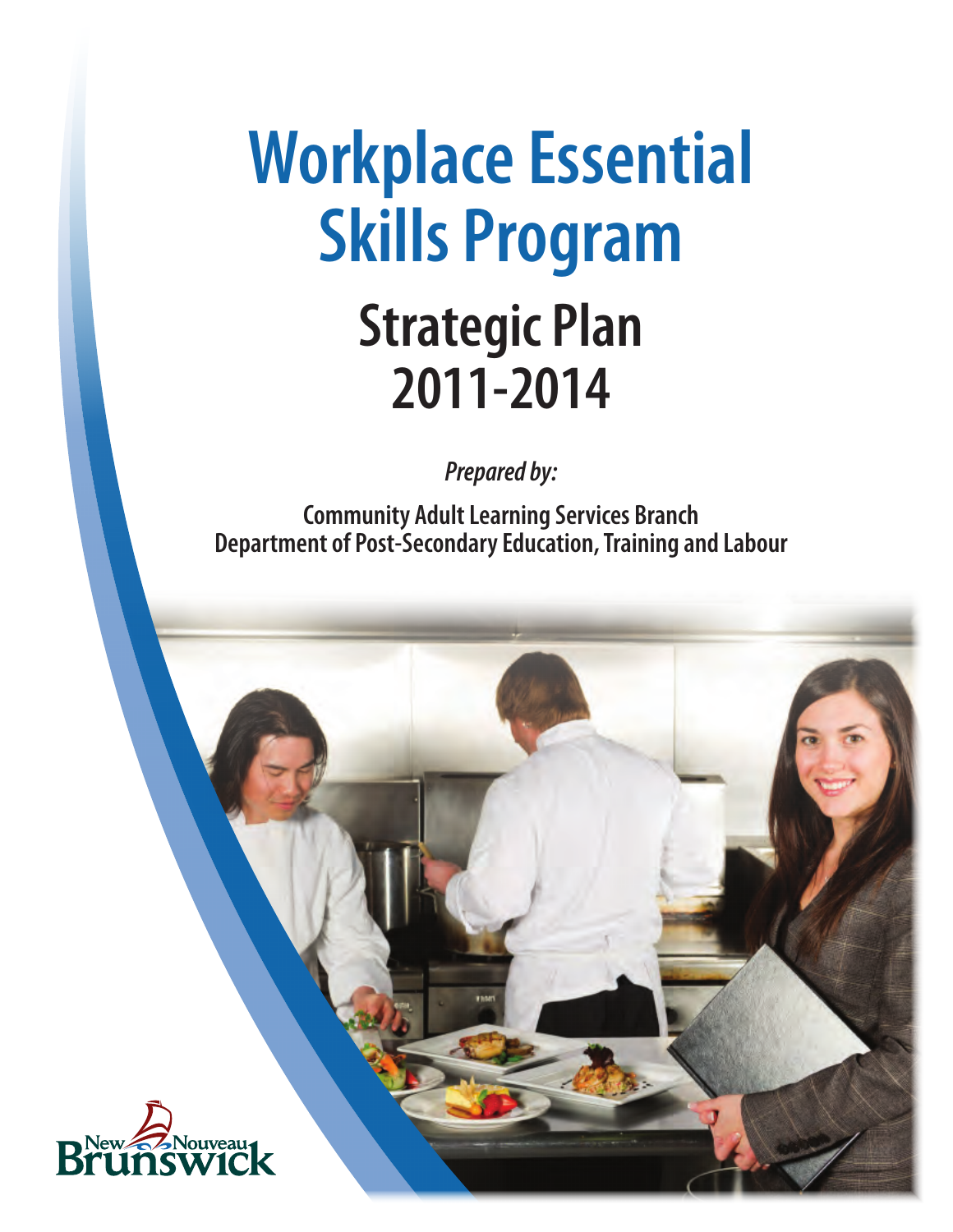**"Education is not the filling of a pail, but the lighting of a fire"**  *William Butler Yeats*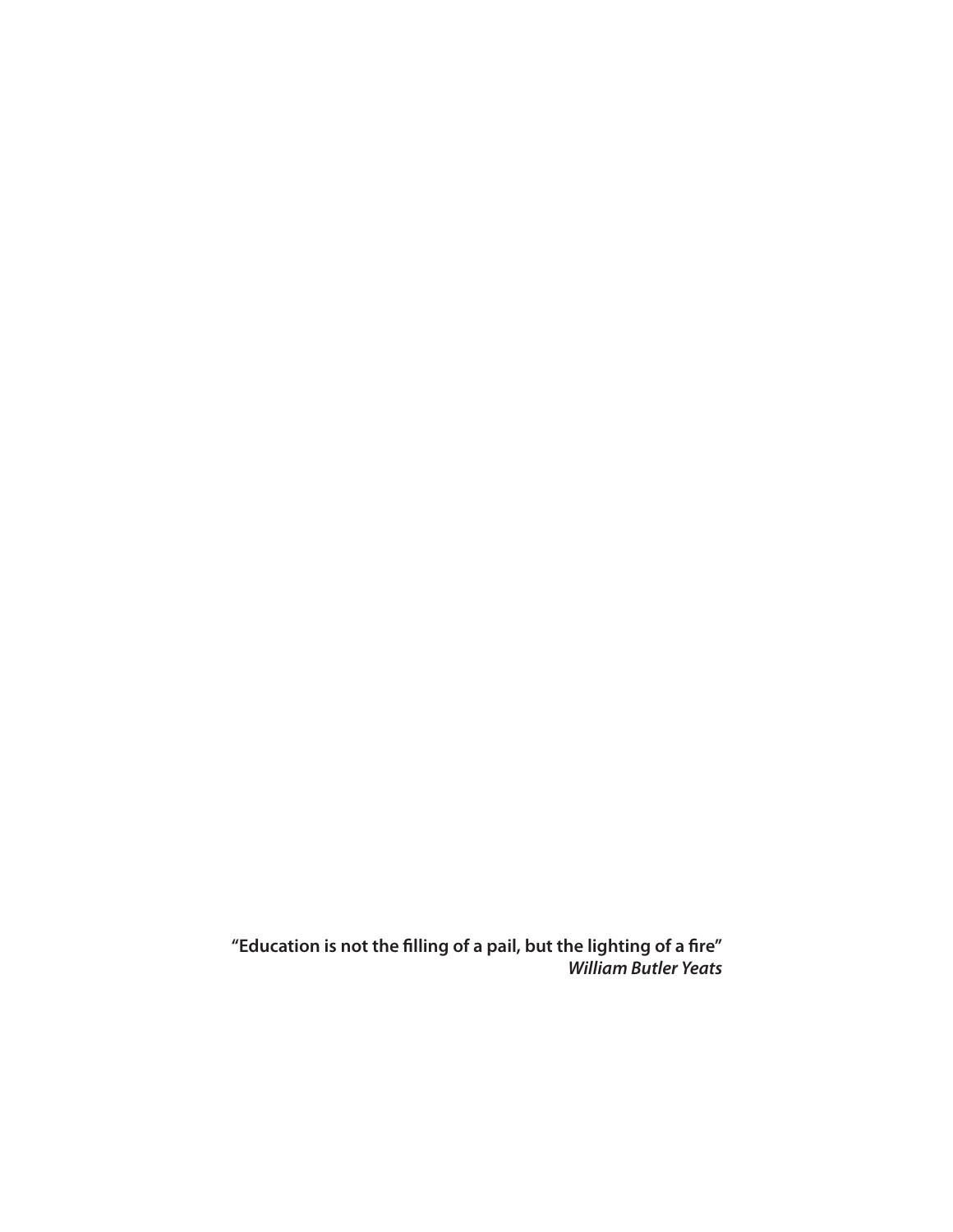| <b>Table of Contents:</b>                                                           |                |
|-------------------------------------------------------------------------------------|----------------|
| <b>Introduction</b>                                                                 | $\mathcal{P}$  |
| <b>Definition of Essential Skills</b>                                               | $\overline{3}$ |
| <b>Benefits</b>                                                                     | 3              |
| <b>Secondary Benefits</b>                                                           | $\overline{4}$ |
| <b>Priorities</b>                                                                   | 5              |
| Priority 1 - Increase reach and capacity                                            | 5              |
| Priority 2 - Clarify measures of success and establish key performance indicators   | 7              |
| Priority 3 - Further improve quality and effectiveness of existing service delivery | 8              |
| Priority 4 - Develop and enhance strategic partnerships                             | 10             |
| <b>Measuring Progress</b>                                                           | 11             |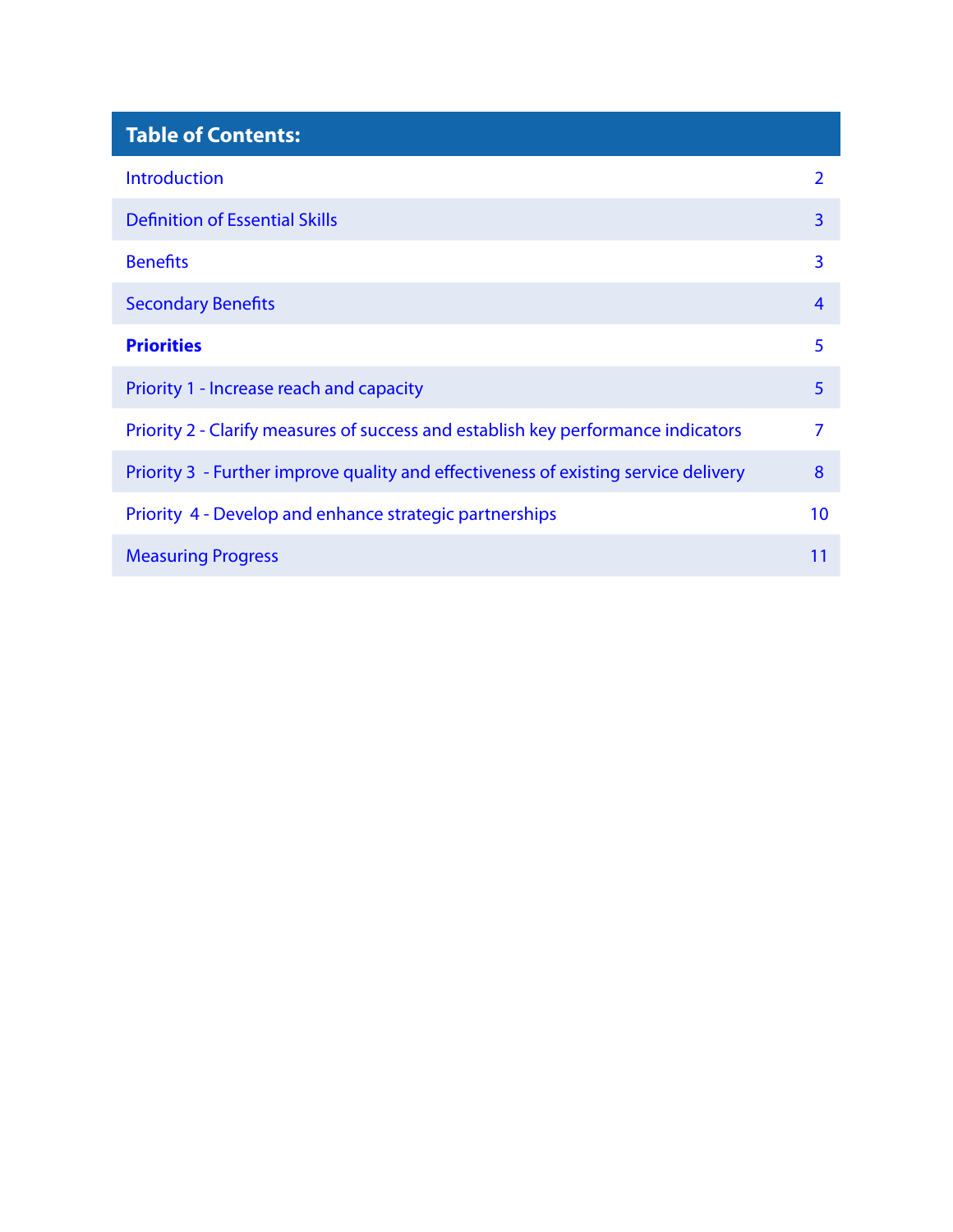## <span id="page-3-0"></span>**Introduction**

Development of the Workplace Essential Skills (WES) program began in the fall of 2009 in response to the reported low levels of literacy in the existing New Brunswick workforce<sup>1</sup> and indicators of a growing skills gap in the province as a result of changing labour demands.

The WES program offers an accelerated path for lower-skilled adults to gain the knowledge and skills they require for employment. The program aims to assist individuals who are employed and those who are actively seeking employment by providing a framework to acquire or enhance essential skills needed in today's labour market.

The Department of Post-Secondary Education, Training and Labour (PETL) has implemented and manages program delivery through a network of regional WES teams. Two Centres of Excellence (one for each official language) have been established in Collège communautaire du Nouveau Brunswick (CCNB), Bathurst and New Brunswick Community College (NBCC), Saint John. The goal is to support the program through specialized expertise in such areas as the development of learning content, prior-learning assessment, measurement, evaluation, and in providing other related tools and services.

Private sector partners include employers, business and industry associations, sector councils, unions, and non-governmental literacy organizations.

An implementation evaluation<sup>2</sup> was conducted in 2010, and the final report was submitted in February 2011. The main objectives of the evaluation were to: a) focus on achieving outputs and, where feasible, immediate outcomes; b) evaluate the extent to which the program is meeting the needs of its target beneficiaries; and c) evaluate the overall effectiveness of the current approaches to program delivery and design.

In addition to making a number of recommendations for improvement, the report highlighted many accomplishments and strengths. It concluded that the training provided meets the needs of the target groups and both learner and employer-focused outcomes have been met. This is supported by ongoing evaluation data which indicates that employers and learners are generally satisfied with the services provided and cite many positive outcomes.

The findings of the implementation evaluation and feedback from program staff, partners and stakeholders were taken into consideration within this strategic planning process. Steps were also taken to ensure that the *WES Strategic Plan* is driven by and consistent with the priorities outlined within *Working Together for Adult Literacy: An Adult Literacy Strategy for New Brunswick*.

<sup>1</sup> *Building on our Competencies: Canadian Results of the International Adult Literacy and Skills Survey*, 2003; Human Resources and Skills Development Canada and Statistics Canada

<sup>2</sup> *Implementation Evaluation of the NB Workplace Essential Skills (WES) Program*, February 2011; Goss Gilroy Inc., **Ottawa**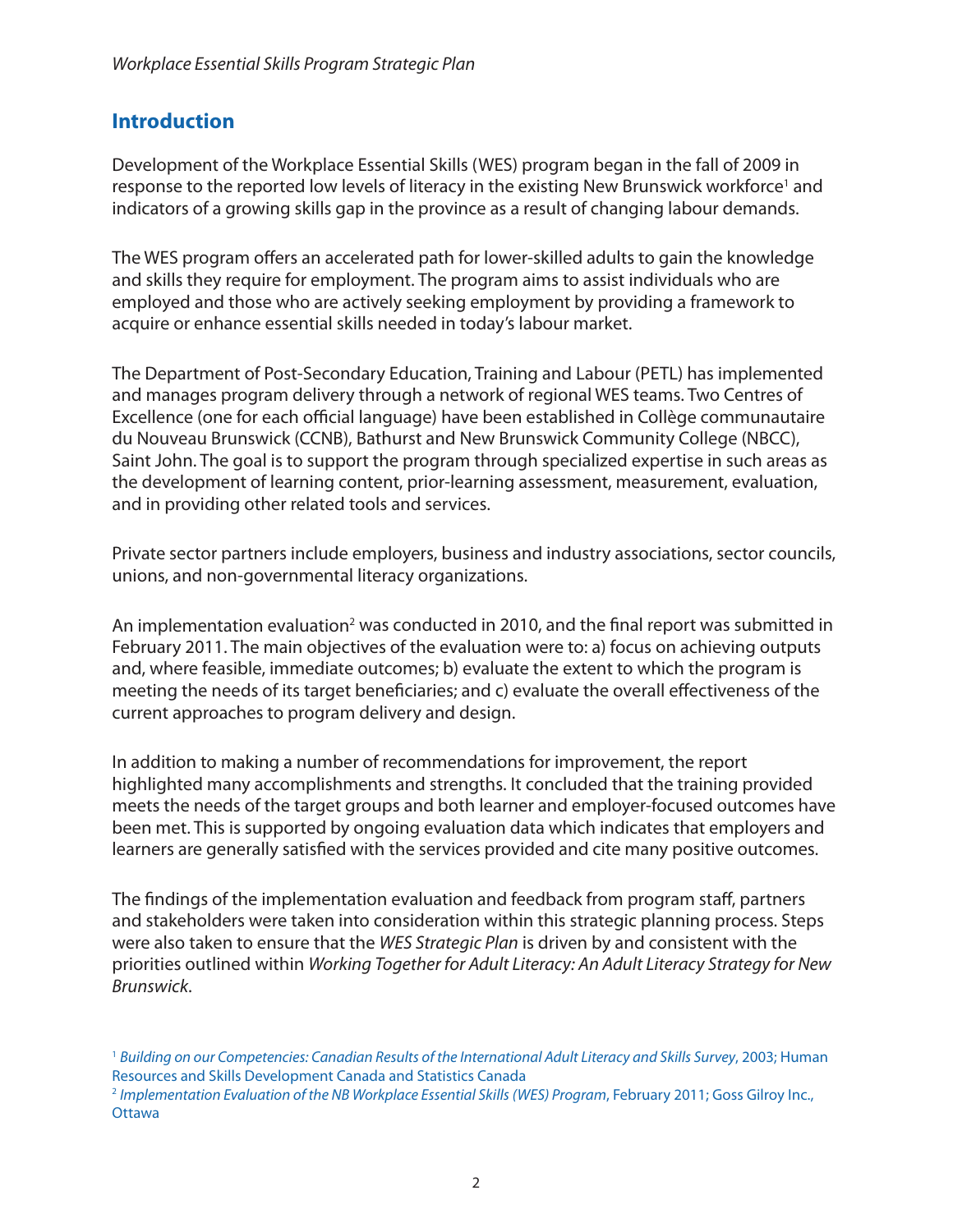# <span id="page-4-0"></span>**Definition of Essential Skills**

Essential skills are the foundational skills required to successfully participate in the Canadian labour market. They help people perform the tasks required by their occupation, provide people with a foundation for learning other skills, and enhance people's ability to innovate and adapt to workplace change.<sup>3</sup> Essential skills include:

- **•** Reading reading materials in the form of sentences and paragraphs
- **•** Document Use tasks that involve a variety of information displays in which words, numbers, symbols and other visual characteristics (e.g. lines, colours or, shapes) are given meaning by their spatial arrangement
- **•** Numeracy using numbers and thinking in quantitative terms to complete tasks
- **•** Writing writing text and writing in documents, such as filling in forms, and non-paperbased writing, such as typing on a computer
- **•** Oral Communication using speech to give and exchange thoughts and information
- **•** Working with Others employees working with others to carry out their tasks
- **•** Thinking The process of evaluating ideas or information to reach a rational decision
- **•** Computer Use using different kinds of computer applications and other related technical tools
- **•** Continuous Learning Worker's participation in an ongoing process of acquiring skills and knowledge

The International Adult Literacy Skills Survey (IALSS), 2003, measured proficiency across four of these domains (essential skills), grouping scores into proficiency levels one through five. Within the study, level three was defined as the "desired level" of competence, often referred to as "functional level" i.e. the level that enables adults to function adequately at home, at work and in their communities.

# **Benefits**

Within the workplace, companies have consistently reported the following types of benefits of workplace essential skills training:

- **•** improved product/service quality
- **•** improved health and safety practices
- **•** improved recruitment and retention
- **•** improved communication amongst team members.
- <sup>3</sup> Essential Skills: Skills to Build On, 2007; Human Resources and Social Development Canada

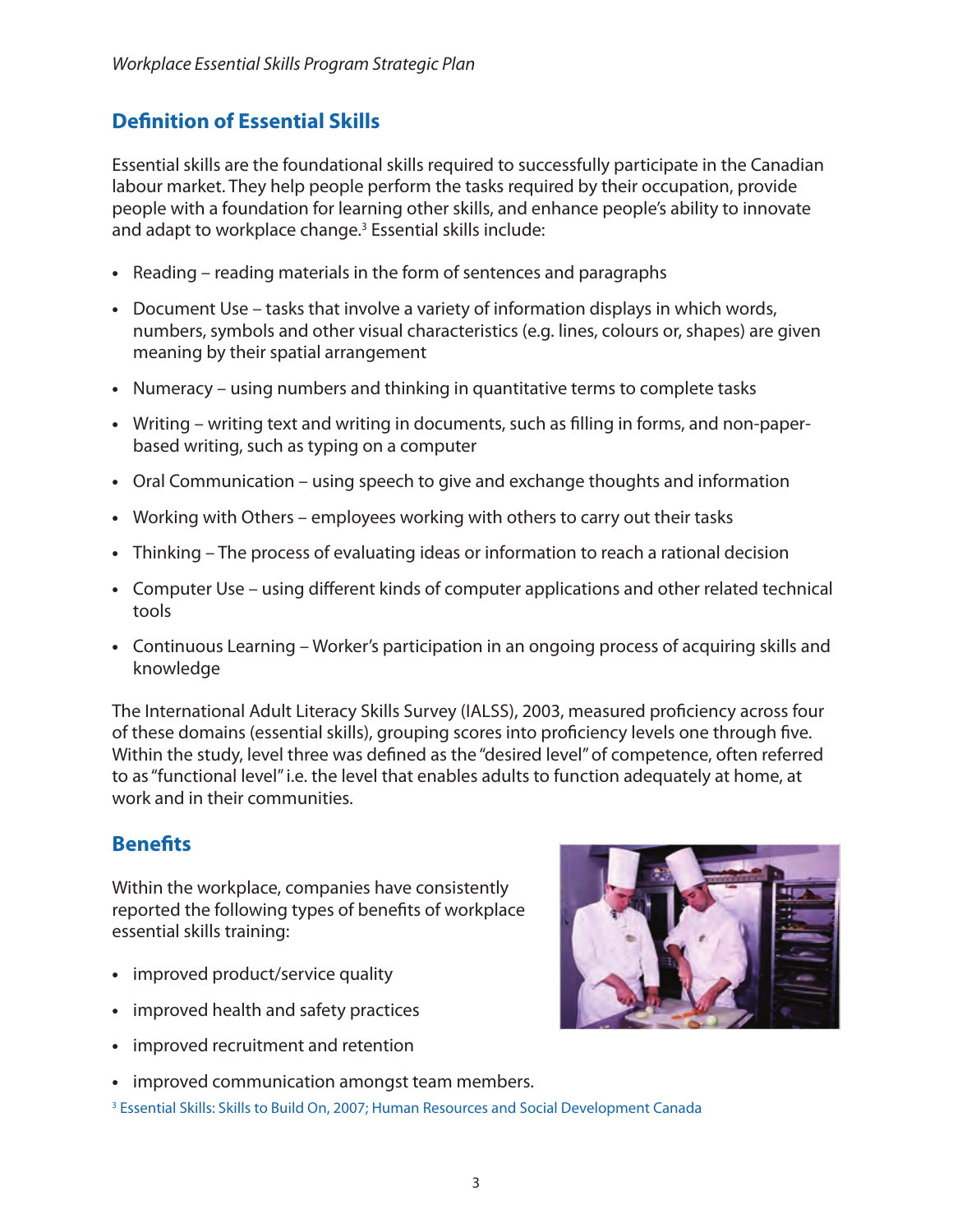<span id="page-5-0"></span>Companies also indicated increased employee confidence, leading to greater employee engagement and increased ability to undertake further training. This contributes to greater productivity and flexibility, and ultimately economic competitiveness and success.

Additionally, those seeking employment cited benefits such as increased confidence when seeking employment, access to work experience and jobs. And, there is evidence from both employed and unemployed learners that an interest in continued and further learning is also a common, positive outcome.

# **The WES Program**

#### *Vision*

All current and potential employees in New Brunswick gain the essential skills they need to meet the changing demands of the workplace.

#### *Target group*

The WES program has two distinct target client groups – individuals who are already employed and those who are actively seeking employment (employables). The table below defines the program target groups in more detail.

| Employed                                                                                                                                       | <b>Employable</b>                                                                                                        |
|------------------------------------------------------------------------------------------------------------------------------------------------|--------------------------------------------------------------------------------------------------------------------------|
| Adults with:                                                                                                                                   | Adults (aged 18 and over) who:                                                                                           |
| below functional level (level 3) skills in<br>one or more essential skills, including at<br>least one of the core literacy skills <sup>4</sup> | $\bullet$ are case managed <sup>6</sup><br>• have an occupational goal, and                                              |
| Note: Additional focus is on occupations<br>within targeted priority sectors <sup>5</sup>                                                      | • have a skill gap in one or more entry<br>level essential skills, including at least one<br>of the core literacy skills |

# **Secondary Beneficiaries**

Although the learners are the primary beneficiaries of this program, there is also a clear, secondary beneficiary group - that of employers.

<sup>4</sup> Core Literacy Skills: Document Use, Reading , Writing, Numeracy

<sup>5</sup> Targeted priority sectors: 1) Trade, finance, insurance, real estate and leasing; 2) Manufacturing; 3) Health care and social assistance; 4) Construction; 5) Accommodation and Food Services; as defined in *Literacy in New Brunswick; Implications of findings from IALSS 2003,* 2006, Learning Policy Directorate, Human Resources and Skills Development Canada

<sup>6</sup> Referred by Employment Development, Social Development, Public Safety or Worksafe NB.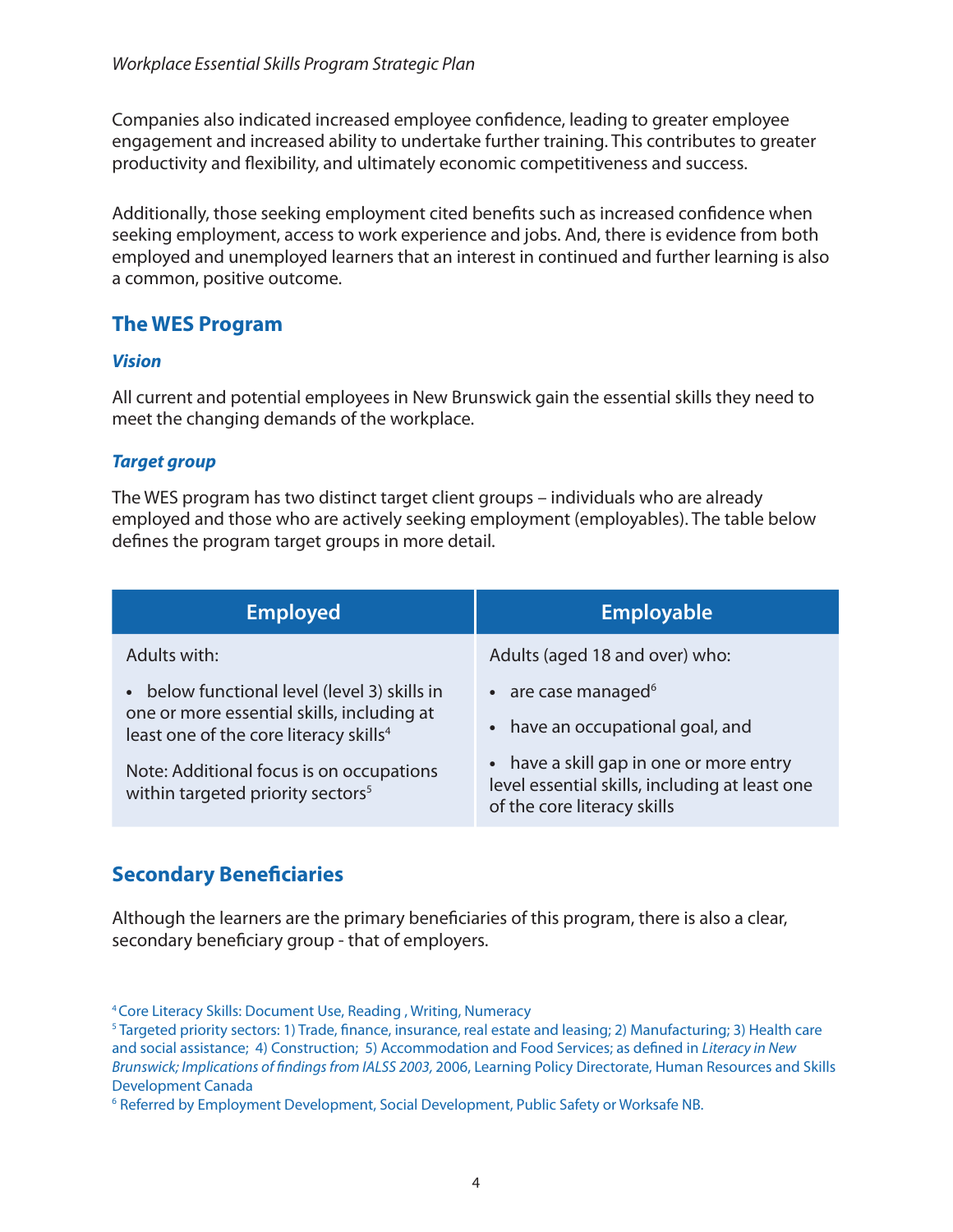<span id="page-6-0"></span>The employer focus for employed learners is small and medium-sized businesses. Incubation services<sup>7</sup> only will be offered to large employers and government agencies. For initiatives targeting employable individuals, the employer focus will be determined according to regional labour needs.

## **Products/Services**

The following table outlines the products/services that the WES program offers to New Brunswickers, and what differentiates them from other training or essential skills training options:

|                       | <b>Employed</b>                                                                                                                                                    | <b>Employable</b>                                                                                                                                                          |
|-----------------------|--------------------------------------------------------------------------------------------------------------------------------------------------------------------|----------------------------------------------------------------------------------------------------------------------------------------------------------------------------|
| Service/product       | Tools, resources and expertise<br>for employers and employees,<br>to encourage and facilitate adult<br>learning opportunities in work-<br>related essential skills | Tools, resources and expertise<br>to facilitate adult learning<br>opportunities in work-related<br>essential skills, as a pathway<br>to further education or<br>employment |
| <b>Differentiator</b> | Focus on adults with low literacy and essential skills levels                                                                                                      |                                                                                                                                                                            |

## **Priorities**

**A number of strategic priorities have been identified to support the vision:**

- **1. Increase reach and capacity**
- **2. Clarify measures of success and establish key performance indicators**
- **3. Further improve quality and effectiveness of service delivery**
- **4. Develop and enhance strategic partnerships**

## **Priority 1: Increase reach and capacity**

## **Ref: 8WTP 1, 2**

The initial roll-out of the WES Program was met with significant demand from employers and learners which has exceeded the capacity of some regions. In order to reach more adults with a range of essential skills levels and needs, different motivations and different circumstances, it is important to offer a diversity of learning opportunities in a variety of environments.

7 The provision of tools, resources and expertise to initiate and nurture the development of workplace essential skills training as an integral feature of workplace learning within an organization, with the aim of the employer taking ownership of and facilitating WES training on an ongoing basis.  $^8$  Each priority is cross-referenced to the associated Working Together for Adult Literacy: An Adult Literacy Strategy for New Brunswick priority (WTP).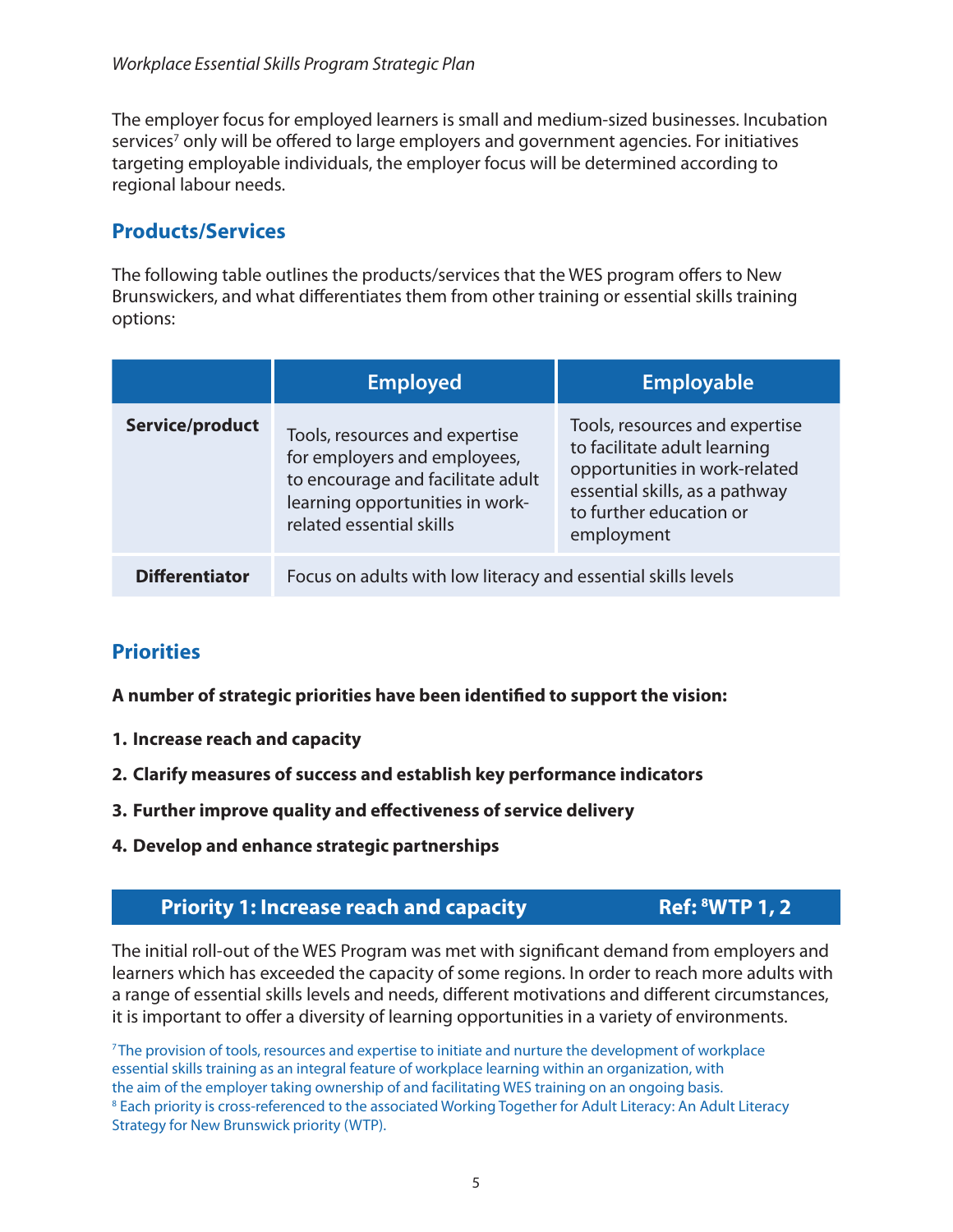#### *Objectives:*

#### **1. Explore and develop alternative options for service delivery through:**

- **•** Strategic partnerships
- **•** Embedding essential skills training within other training opportunities
- **•** Diverse tools and approaches

The work setting provides a wealth of relationships and contexts (e.g. unions, trade associations, mentors and coaches etc.) which will be utilized to enhance access to workplace essential skills training. Key partnerships will be developed in a controlled manner to test alternative models of delivery, such as provincial partnerships, incubation of services within larger companies, and "hub" models (training for learners from small and medium-sized businesses with similar essential skill needs or coming from similar occupational profiles).

Essential skills do not stand alone. They represent the foundation for all other learning and skills development. Opportunities to embed essential skills development within existing, formal and informal learning situations, and to address essential skills challenges in the routine work context, will be explored and developed.

Diversity of programming, flexibility in delivery methods and relevant, contextualized resources are all important to encouraging adults to take up opportunities to develop their skills. Informed by a literature review of barriers to adult learning, new, innovative delivery approaches for both level one and level two<sup>9</sup> learners will be explored. A small number deemed to have potential for success in the New Brunswick context will be identified for testing.

#### **2. Develop infrastructure to support shared ownership of workplace essential skills training**

One of the most significant developments within the WES program is that of strategic partnerships to foster new, innovative and collaborative approaches to the provision of essential skills training. This implies, in some cases, that ownership of essential skills services will be shared with non-government organizations.

In this environment, it is important that the WES program define and develop the appropriate mechanisms for assuring quality, consistency and communication across all stakeholders.

PETL has already developed a Quality Framework for Adult Literacy and Essential Skills Service Delivery in New Brunswick (see priority 3) and will take measures to ensure that all new service delivery partners are accountable within the terms of this framework.

9 IALSS proficiency levels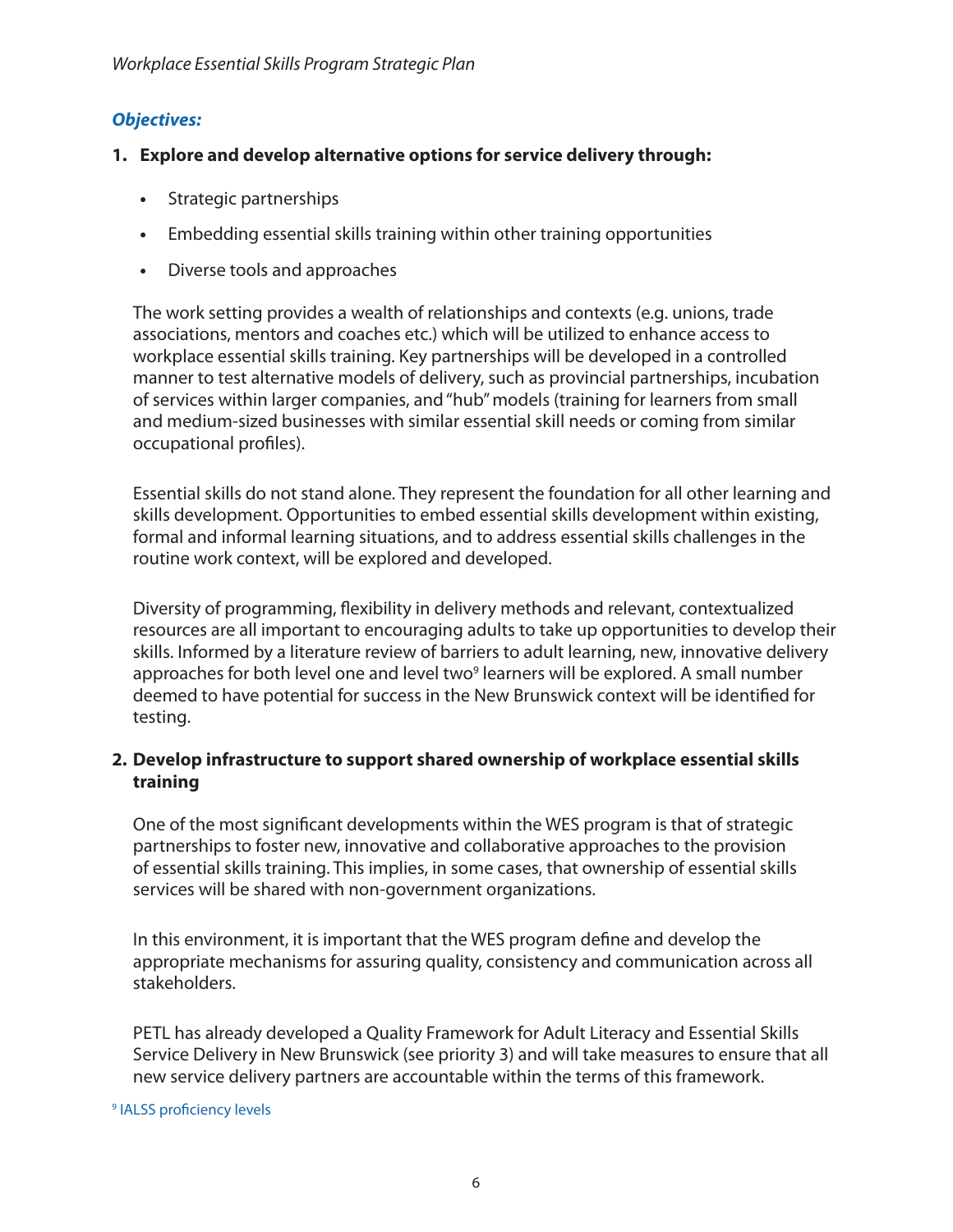#### <span id="page-8-0"></span>**3. Develop awareness of work-related essential skills needs**

Experience to date shows that employer awareness of literacy and essentials skills needs is limited and that learners lack awareness of their need to improve their skills. Best practice from other jurisdictions will guide effective approaches to meeting these challenges and raising awareness across all stakeholders.

#### **4. Ensure a clearly defined budget that is allocated in accordance with the requirements of the funding sources and provides adequate funding for the two target groups**

At present, and until March 2014, the Canada New Brunswick Labour Market Agreement (LMA) provides funding for programs targeting employed individuals. Current funding for unemployed individuals is limited, thereby constraining services for this target group.

PETL will continue to work towards ensuring appropriate funding for both target groups.

#### **5. Maximize employer contributions as part of funding model**

Some employers do currently invest in the WES training for their employees through monetary and in-kind contributions of employee paid time for assessment and/or training, training space etc. However, it is important to continue to focus on encouraging as much of an employer contribution as possible to encourage ownership, foster a culture of workplace learning and work towards sustainability.

## **Priority 2: Clarify measures of success and establish key performance indicators Ref: 10WTPAs**

As development of the program has progressed, it has become apparent that essential skills training is not the only service offered with value to learners and/or employers. Occupational profiles, training needs assessments and individual learning plans also seem to have significant value as discrete deliverables. The program team will explore this concept in more detail to clearly define the value proposition for each program deliverable. Over time, it has also become apparent that different stakeholders have different measures of success. We will analyze these different measures, determine which of them are appropriate and measurable, and ensure that they are reflected in the program evaluation framework. We will establish key performance indicators to monitor progress and success.

## **Objectives:**

#### **1. Establish and communicate well-defined measures of success**

A clear understanding of measures of success and the development of key performance indicators is vital to fully and clearly demonstrate the value of the program to all stakeholders.

10 Each priority is cross-referenced to the associated *Working Together for Adult Literacy: An Adult Literacy Strategy for New Brunswick* priority (WTP).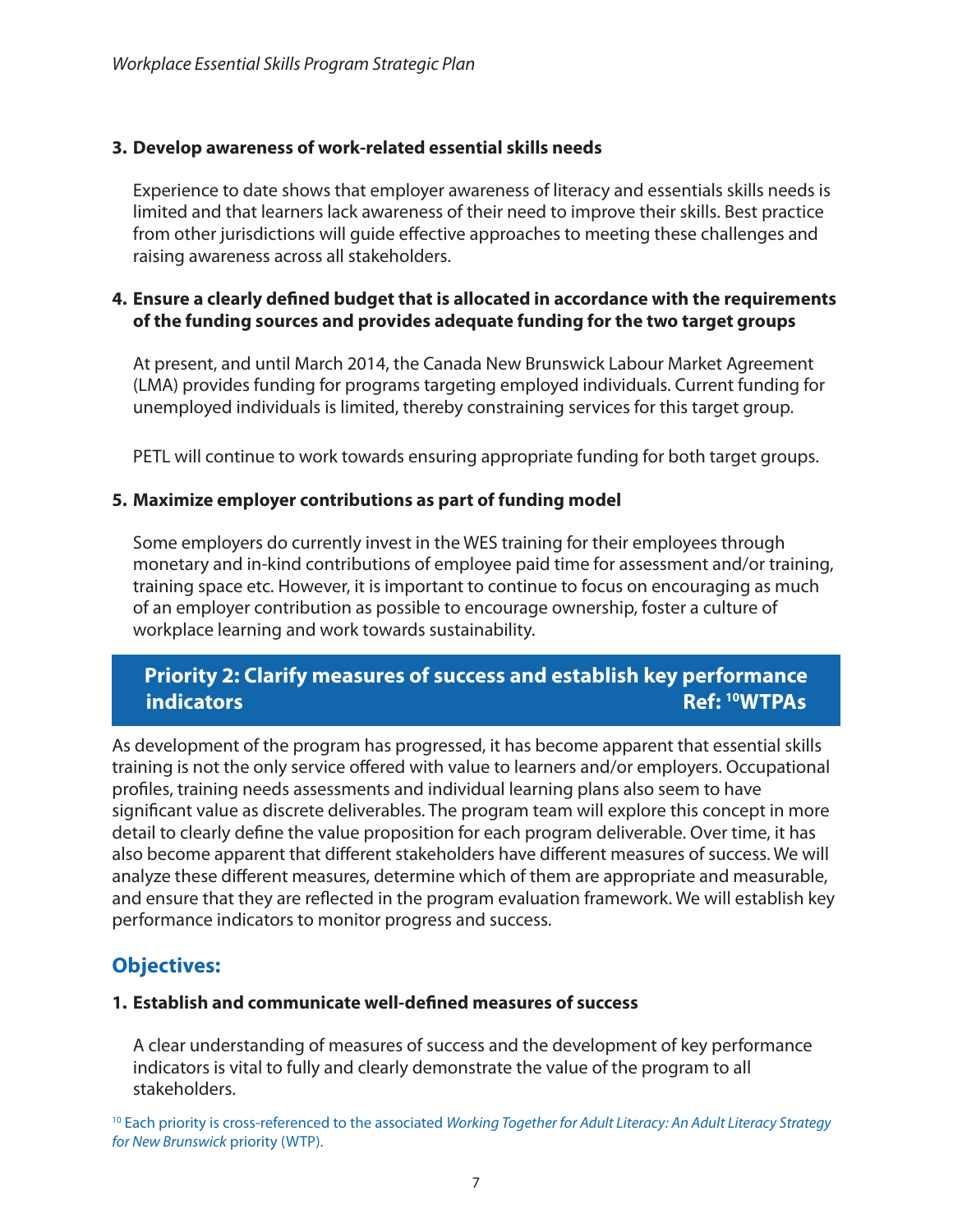<span id="page-9-0"></span>Initially, a comprehensive evaluation framework was established for the WES program, covering different measures and requiring significant amounts of data to be captured, recorded and reported. Once the program was underway, it became clear that different partners had their own definition of success for their client group. There are also challenges with evaluation tools and, additionally, changes to evaluation tools have further complicated this area. The development of alternative delivery models where the WES program facilitates others to lead the actual delivery will likely present further challenges.

We will communicate performance indicators through regular and frequent communication with stakeholders.

#### **2. Achieve appropriate balance between administration, coordination and service delivery**

The current service delivery model is proving to be administration-heavy. Initial calculations of cost per learner indicate that this delivery model is comparatively costly. However, this calculation is based on a simple measure of number of learners and does not take into account other potential deliverables.

We will review the cost per learner measure and refine, as appropriate. We will develop measures to streamline processes to find efficiencies in administration, coordination and service delivery.

## **Priority 3: Further improve quality and effectiveness of service delivery Ref: 11WTP 3**

PETL launched the Quality Framework for Literacy and Essential Skills Service Delivery in New Brunswick (Quality Framework) in February 2011. The framework applies to all adult literacy and essential skills service delivery undertaken by, on behalf of, or funded by the Government of New Brunswick. The framework includes a set of quality standards and a quality assurance model outlining operational support for quality assessment, internal assessment and external assessment. This enables program staff and service delivery partners to gain an understanding of quality as it relates to literacy and essential skills service delivery.

The framework will help identify strengths and weaknesses in relation to the standards and provides an access point for support to meet these standards.

Additionally, learners have a right to expect meaningful outcomes from their learning and for their learning to be recognized within relevant jurisdictions. Wherever possible, learning should result in recognition and certification that is widely accepted and transferable. There should also be clearly defined learning pathways so they can make informed choices consistent with their goals.

11 Each priority is cross-referenced to the associated *Working Together for Adult Literacy: An Adult Literacy Strategy for New Brunswick* priority (WTP).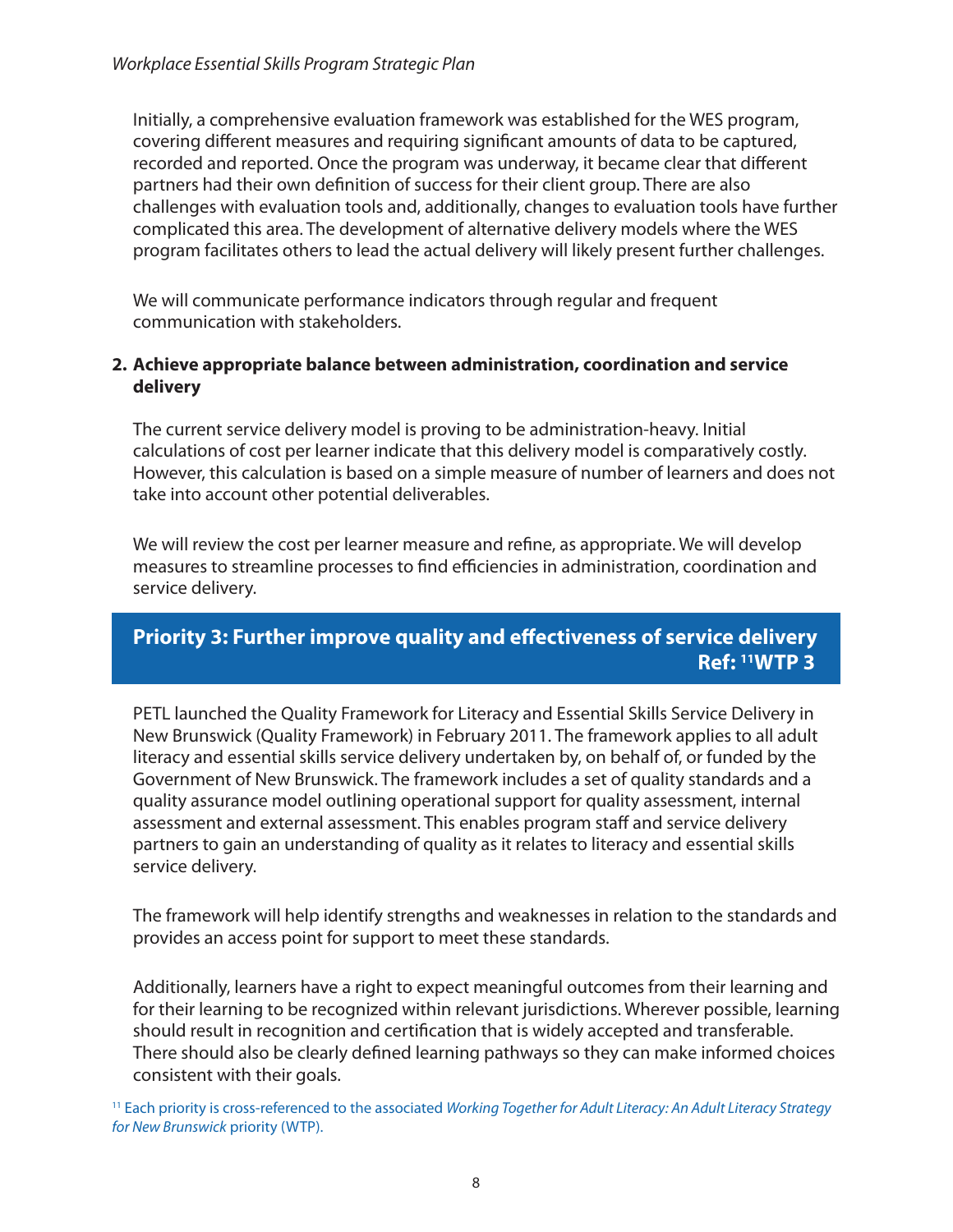Through the next phase of implementation of the Quality Framework, we will undertake initial pilot projects for mentored internal assessment. These will include WES service delivery in one region. The goal is to develop an internal assessment guide and tools, which will be provided to all those involved in service delivery.

# **Objectives:**

#### **1. Develop a detailed quality improvement plan, to include:**

#### **a. Processes/tools for monitoring quality – especially of end-user experience (training)**

In alignment with the implementation of the Quality Framework<sup>12</sup>, a number of processes/tools have been developed by the Centres of Excellence to assure consistent quality of service delivery across all regions.

#### **b. Standards – consistency, administration**

Given the fast pace of development over the last 18 months, administrative guidelines, processes and tools have changed frequently, leading to some inconsistency across the regions. We will reaffirm standards and review and revise guidelines. To ensure a common understanding, all changes and revisions will be communicated to staff.

#### **c. Assessment**

Having worked with processes and tools for the different levels of assessment, regional staff has identified issues of continuity and integrity as it relates to adult learning principles. We will undertaken a holistic review of assessment within the program and develop recommendations for improvement.

#### **d. Application of Prior Learning Assessment and Recognition (PLAR)**

Processes and tools are at various stages of development for the appropriate and effective use of PLAR within the program. We will assign resources to continue to focus on developing this area, using established best practices as benchmarks.

#### **e. Learning resources – more appropriate, contextualized**

Given the relatively short duration of WES interventions, it is important to ensure that the training is as focused and relevant as possible. One key element of this is learning materials that are contextualized to the work environment/s of learners. Over time, a database of contextualized resources has been developed, but each new initiative brings challenges in this area. We will continue to develop and provide a selection of materials for different sectors and types of business.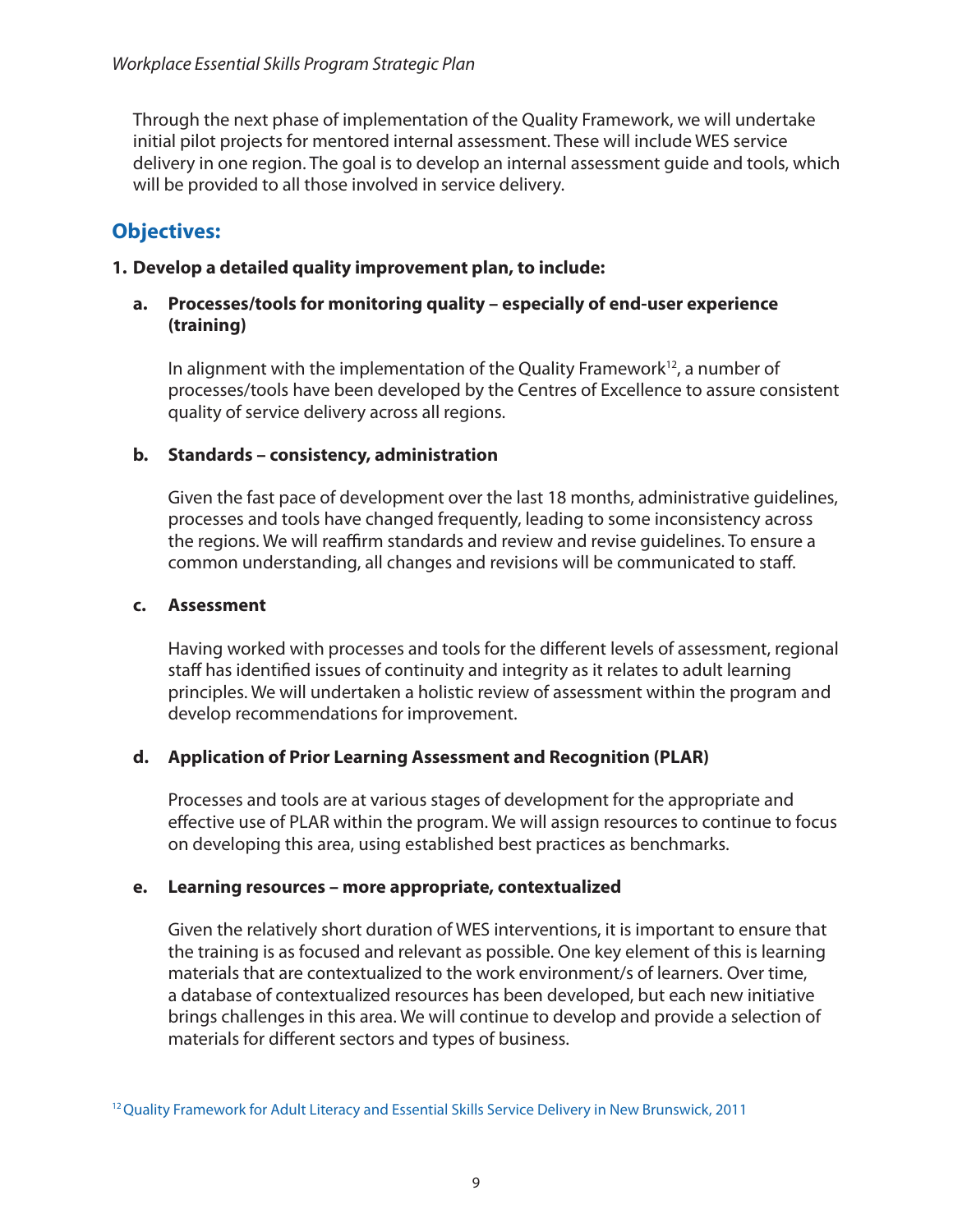#### <span id="page-11-0"></span>**2. Develop sustainable professional development model for WES staff and 3rd party service providers**

The quality of service delivery depends largely on the skills and knowledge of the staff providing those services. We will continue to support professional development and facilitate sharing of best practices and success stories, on an ongoing basis.

#### **3. Develop WES as an accepted entry requirement to post-secondary institutions**

To be meaningful to learners, WES training needs to be part of an accepted pathway to post-secondary education and/or employment. CCNB and Apprenticeship & Occupational Certification are currently undertaking pilots whereby WES training is provided as a precursor to pre-employment training<sup>13</sup>. The objective of these pilots is to determine if WES training prepares an adult for pre-employment training as well as or better than other entry pathways. We will develop a detailed plan to map out the remaining steps required to move towards full acceptance of the appropriateness of WES training as a learning pathway.

#### **4. Work towards accreditation of WES training**

The WES training pilot project at CCNB Bathurst has been developed in such a way as to meet the standards required by CCNB for certification. We will continue to explore the viability and options relating to accreditation of WES training.

## **Priority 4: Develop and enhance strategic partnerships Ref: 14WTP 4**

Stakeholders from government, industry, business, labour and community can all play a role in the potential success of WES training. Although some strong partnerships have been developed regionally, we will work to develop and enhance strategic partnerships at both provincial and regional levels.

## **Objectives:**

#### **1. Align partnerships with strategic direction**

A lack of clarity exists regarding the mutual expectations of strategic partners. We will work towards clarifying respective roles and responsibilities, levels of accountability, expected outcomes, etc.

#### **2. Improve linkages with adult literacy and essential skills partners**

In recognition that learners have different needs and varied situations, we will provide a range of pathways to improving skills. Community-based adult literacy and essential skills partners can offer alternatives to and support for WES training. We will improve linkages in order to serve learners better.

<sup>13</sup> CCNB pilots are focused on pre-employment courses that currently require High School Diploma, an Adult High School Diploma, or a Diploma of High School Equivalency (GED) as an entry requirement. 14 Each priority is cross-referenced to the associated *Working Together for Adult Literacy: An Adult Literacy Strategy for New Brunswick* priority (WTP).